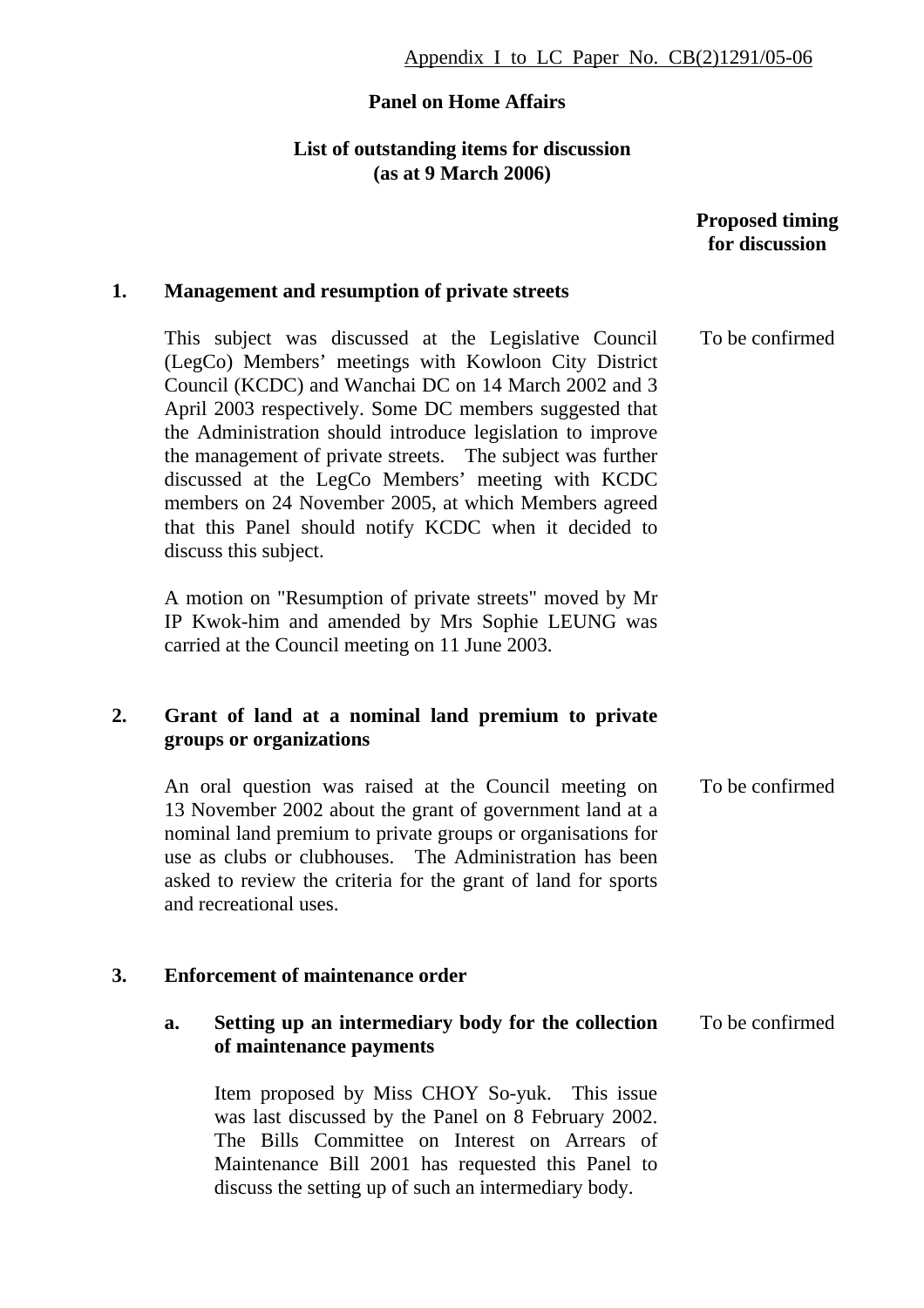#### **b. Streamlining the relevant court procedures**

 The Bills Committee on Interest on Arrears of Maintenance Bill 2001 has requested the Panel on Administration of Justice and Legal Services (AJLS Panel) to follow up with the Administration on ways to streamline court procedures in relation to enforcement of maintenance order and address the problem of evasion of service of summons by maintenance payers who have defaulted on their maintenance payments. Some members of the Bills Committee have suggested that the summons should be considered to have been served so long as the summons has been served to the address provided by the payer.

 AJLS Panel suggests that as the item falls under the policy area of the Home Affairs Bureau (HAB), it is more appropriate for it to be followed up by this Panel.

### **4. Future development of public libraries**

The Panel received the Administration's briefing on the consultancy report on the future development of public libraries on 13 December 2002. Members requested the Administration to consult the Panel before finalising its recommendations and provide an interim report to the Panel when it was available. To be confirmed

### **5. Membership of the Full Council and Executive Committee of Heung Yee Kuk (HYK)**

At the meeting of the Duty Roster Members (DRMs) with representatives of the Association of the New Territories (NT) Indigenous Residents on 16 December 2002, the latter expressed dissatisfaction with the Heung Yee Kuk (HYK) Ordinance (Cap. 1097) under which the NT Justices of the Peace (JPs) served as Ex Officio Councillors of the Full Council and Ex Officio Members of the Executive Committee of HYK. They considered that the NT JPs, and To be confirmed (*Note*)

To be confirmed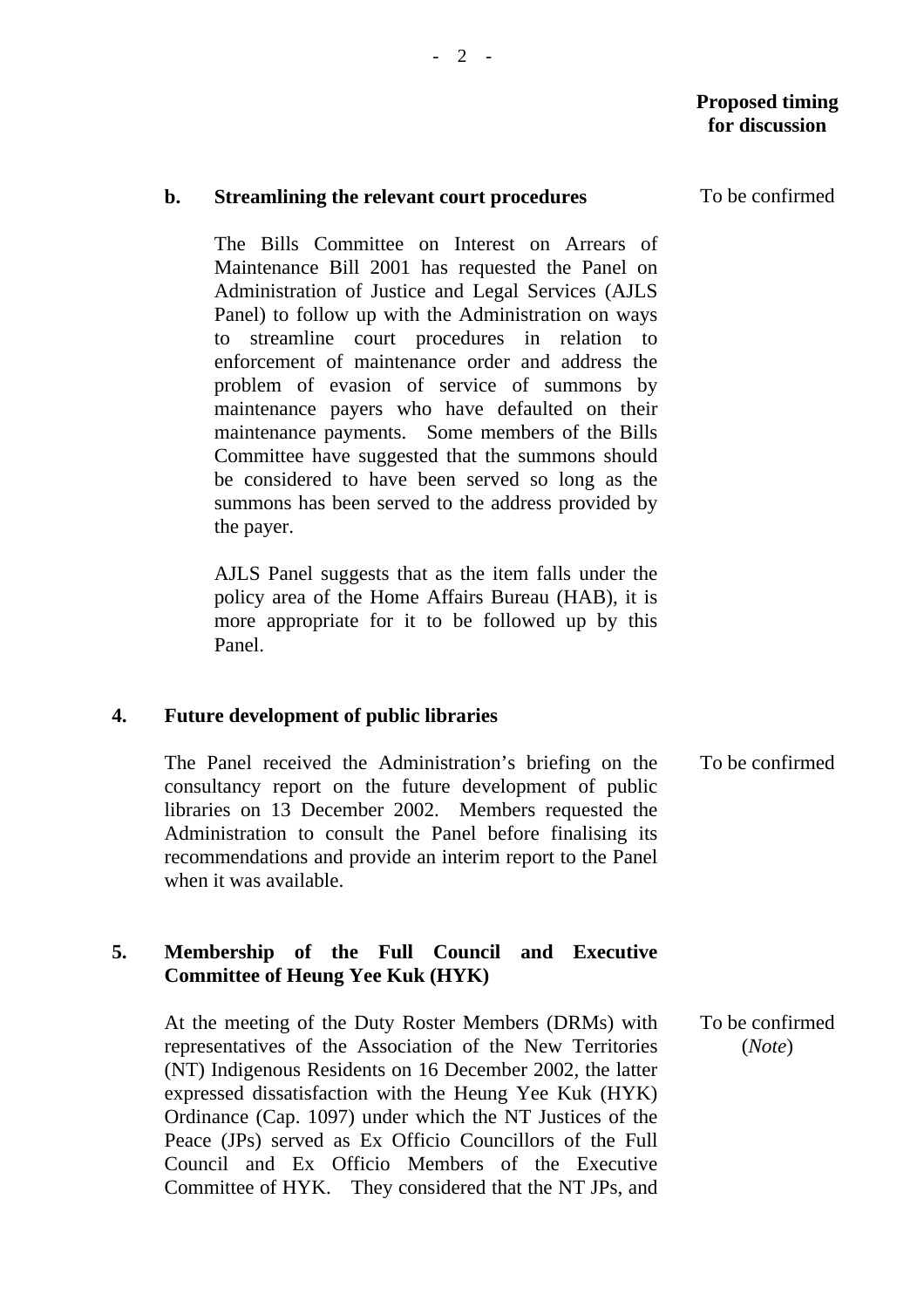Special Councillors and Co-opted Councillors of HYK could not represent and protect the interests of the villagers and indigenous inhabitants of NT and requested that the HYK membership should be reviewed. Their views were referred to this Panel for consideration on 24 December 2002.

The Administration has proposed to discuss this item along with item 8 on traditional rights and interests of indigenous villagers of NT.

*Note: The Administration has advised that it does not propose to discuss this item and item 8 in the near future as more research work has to be carried out so that the discussions will be fruitful.* 

### **6. Promotion of youth development**

At the policy briefing held on 15 January 2003, members noted that the Commission on Youth (COY) had submitted a draft report on unemployment problems of young people to the Chief Executive. The Panel requested to be briefed on how HAB would cooperate with COY in tackling youth problems. To be confirmed

## **7. Policy on long-term sports development and operation problems of National Sports Associations**

The new administrative structure for sports development was discussed by the Panel on 14 and 29 July 2003. To be confirmed

At the meeting on 9 October 2003, Mr Albert CHAN proposed to discuss the operation problems of National Sports Associations in the areas of administration, financial arrangements, structures and selection of members.

At the meeting on 21 June 2005, Mr Andrew CHENG suggested that the Panel should discuss the policy on long-term sports development, including the development of the Hong Kong Sports Institute and elite sports training.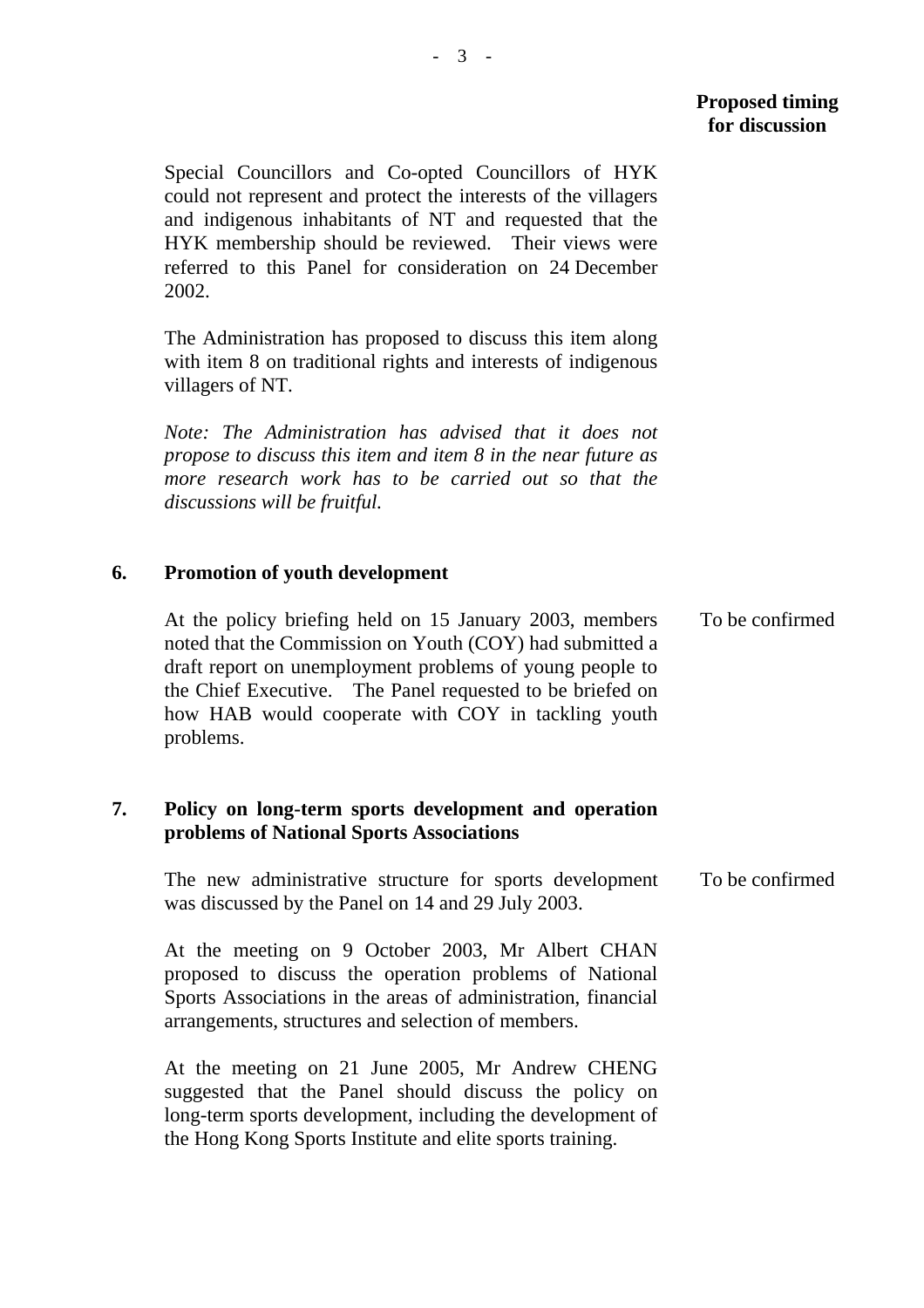## **8. Traditional rights and interests of indigenous villagers of NT**

At LegCo Members' meetings with HYK Councillors on 10 June 2003 and 2 March 2004, issues relating to the enactment of legislation to implement Article 40 of the Basic Law and exemption from payment of Government rent were discussed. Members agreed that the issues involving policy consideration about the traditional rights and interests of indigenous villagers in NT should be referred to this Panel for follow-up. Members also suggested that HYK Councillors should be invited to attend the relevant meeting(s) of this Panel to give views when the issues were discussed.

The Administration has proposed to discuss this item together with item 5 on membership of the Full Council and Executive Committee of HYK.

*Note: The Administration has advised that it does not propose to discuss this item and item 5 in the near future as more research work has to be carried out so that the discussions will be fruitful.* 

### **9. Impact of authorised football betting**

At the Council meeting on 9 July 2003, the Administration undertook to review its policy of authorisation of football betting against certain benchmarks, such as changes in the intensity of illegal gambling activities and prevalence of problem and pathological gamblers, and report the findings to this Panel after authorised football betting had been implemented for two years.

The Panel discussed "Measures to address gambling-related problems" at the meeting on 12 December 2003 and "Codes of Practice for the conduct of football betting and lotteries" on 13 February 2004.

### **10. Review of built heritage conservation policy**

 To be confirmed (*Note*)

To be confirmed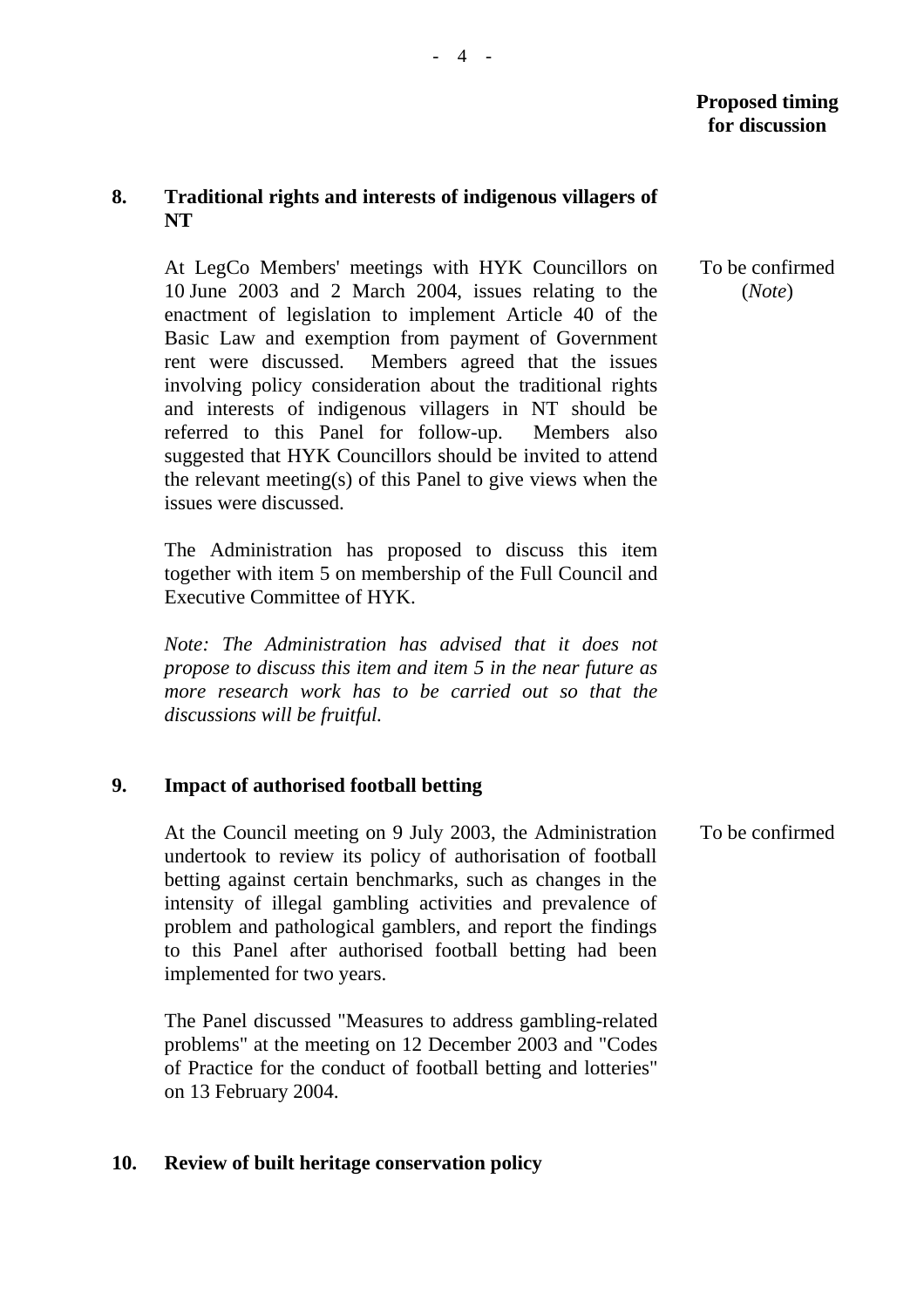To be confirmed

To be confirmed

When the subject was last discussed on 9 November 2004, the Administration reported on the major findings of the first stage public consultation on the review conducted from February to May 2004. HAB is formulating proposals on implementation measures for further public consultation in 2005.

### **11. Safeguarding Hong Kong's core values**

Item proposed by Miss TAM Heung-man on 12 October 2004. A group of professionals and academics initiated a declaration on safeguarding Hong Kong's core values around May/June 2004. In June 2004, the Chief Executive met with the group to hear their views.

## **12. Submission of reports by the Hong Kong Special Administrative Region Government to the United Nations under international human rights treaties**

The second report of the Hong Kong Special Administrative Region (HKSAR) under the International Covenant on Economic, Social and Cultural Rights (ICESCR) was submitted to the United Nations (UN) in June 2003. The hearing of HKSAR's report under the ICESCR was held in Geneva between 27 and 29 April 2005. The concluding observations, issued on 13 May 2005, were discussed by the Panel on 21 June 2005.

The initial report of the HKSAR under the Convention on the Rights of the Child (CRC) was submitted to the UN in June 2003. The Panel discussed the report on 11 June 2004 and 20 July 2005. The report was heard by the UN Committee on the Rights of the Child in Geneva on 19 and 20 September 2005. The concluding observations, issued on 30 September 2005, were discussed by the Panel on 8 November 2005 and 10 February 2006. The second report of HKSAR under CRC is due for submission by 31 March 2009 as part of China's combined third and fourth report.

The Panel discussed the preparation of second report of HKSAR under the International Covenant on Civil and Political Rights (ICCPR) on 11 April 2003. The report was

March 2006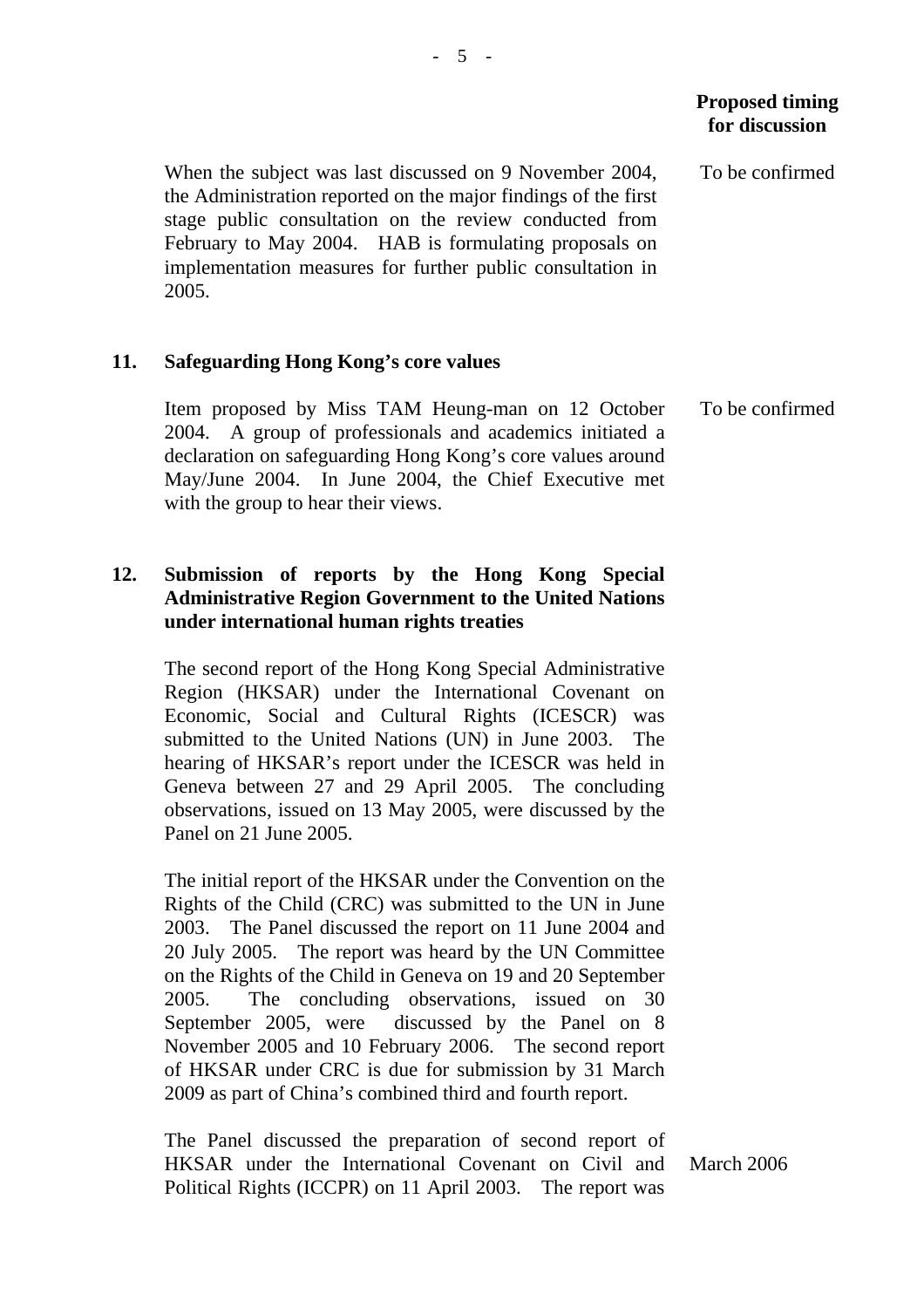submitted to the UN Committee on 14 January 2005 and was issued to members on 21 February 2005. The report will be heard by the UN Committee on 20 and 21 March 2006 and is scheduled for discussion on 10 March 2006.

The HKSAR's second report under the International Convention in the Elimination of All Forms of Racial Discrimination (ICERD) will form part of China's combined  $10<sup>th</sup>$  and  $11<sup>th</sup>$  reports. The  $10<sup>th</sup>$  and  $11<sup>th</sup>$  reports of China were due to be submitted by 28 January 2003. The Panel discussed the preparation of the second report of HKSAR under ICERD on 13 December 2002. HAB will initiate the customary pre-drafting consultations when the Central People's Government (CPG) calls for contribution to its report.

The Panel discussed the preparation of the second report of HKSAR under the Convention on the Elimination of All Forms of Discrimination Against Women (CEDAW) on 8 November 2002. The report was submitted in early 2004 as part of China's combined  $5<sup>th</sup>$  and  $6<sup>th</sup>$  reports and will be heard by the UN Committee in August 2006.

The Administration has finalised the HKSAR's second report under the Convention Against Torture and Other Cruel, Inhuman and Degrading Treatment or Punishment (CAT), which will form part of the China's  $4<sup>th</sup>$  and  $5<sup>th</sup>$ combined reports. The UN Committee will announce the hearing date after CPG has submitted the report (at which point, the Government will publish it locally). The second report is due to be submitted in 2005. The Panel received views from deputations on the outline of topics to be covered in the report on 11 June 2004.

The Administrations' second report on implementation of international human rights treaties in Hong Kong in 2004 was issued vide LC Paper No. CB(2) 2403/04-05(01) dated 1 August 2005.

### **13. Review of advisory and statutory bodies**

The item was last discussed on 13 January 2006. The Panel discussed 14 interim reports and a progress report on the To be confirmed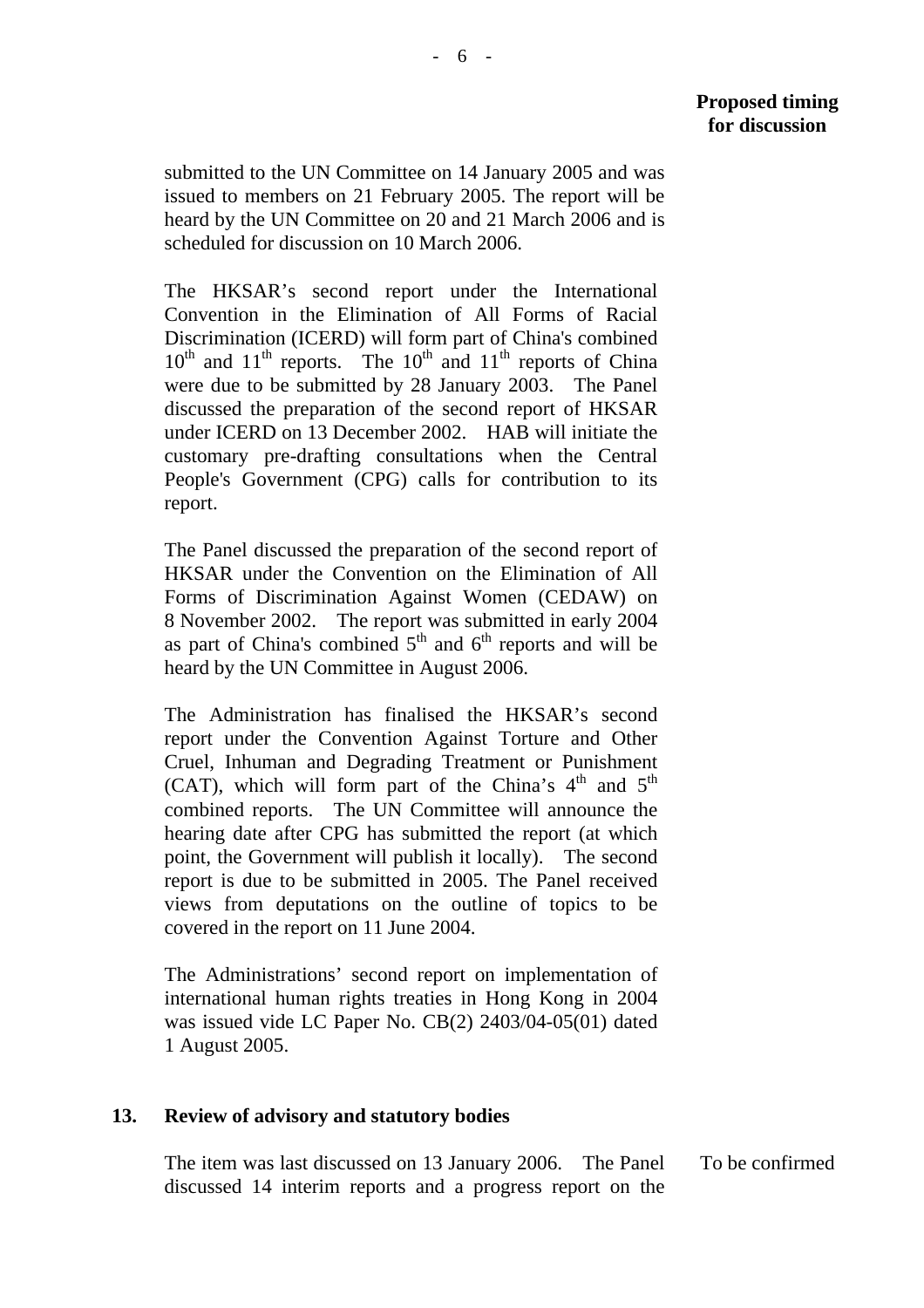review during the 2003-04 and 2004-05 sessions, and interim report No.15 on 13 January 2006. The Administration will continue to submit interim reports on various topics concerning the review to the Panel.

When the Bills Committee on Statute Law (Miscellaneous Provisions) Bill 2005 discussed a proposed amendment to the Legal Aid Services Council (LASC) Ordinance (Cap. 489) on extending the deadline for LASC to submit its annual report, some members expressed concern that there should be consistency in the time limit within which statutory bodies should submit their annual reports. HAB has then agreed to include review of the time limit for submission of annual reports by statutory bodies in its current review of advisory and statutory bodies.

### **14. Cinema licensing**

At the meeting of the Subcommittee to Study the Streamlining of Food Business Licensing on 4 April 2005, Ms Emily LAU suggested that the Subcommittee should also study cinema licensing in view of recent cases of cinemas operating without licences. As the subject is under the policy purview of HAB, the Subcommittee has agreed that the Administration should report to this Panel on this subject.

The Business Facilitation Division of the Economic Analysis and Business Facilitation Unit of the Financial Secretary's Office has completed the review of cinema licensing and has made recommendations on short-term and long term improvement measures, including a provisional licensing system.

### **15. Report on the survey on public attitudes towards homosexuals**

A survey on public attitudes towards homosexuals will be conducted in the fourth quarter of 2005. The survey results will be announced in the first quarter of 2006. The Administration will submit a report on the survey to the Panel. March 2006

To be confirmed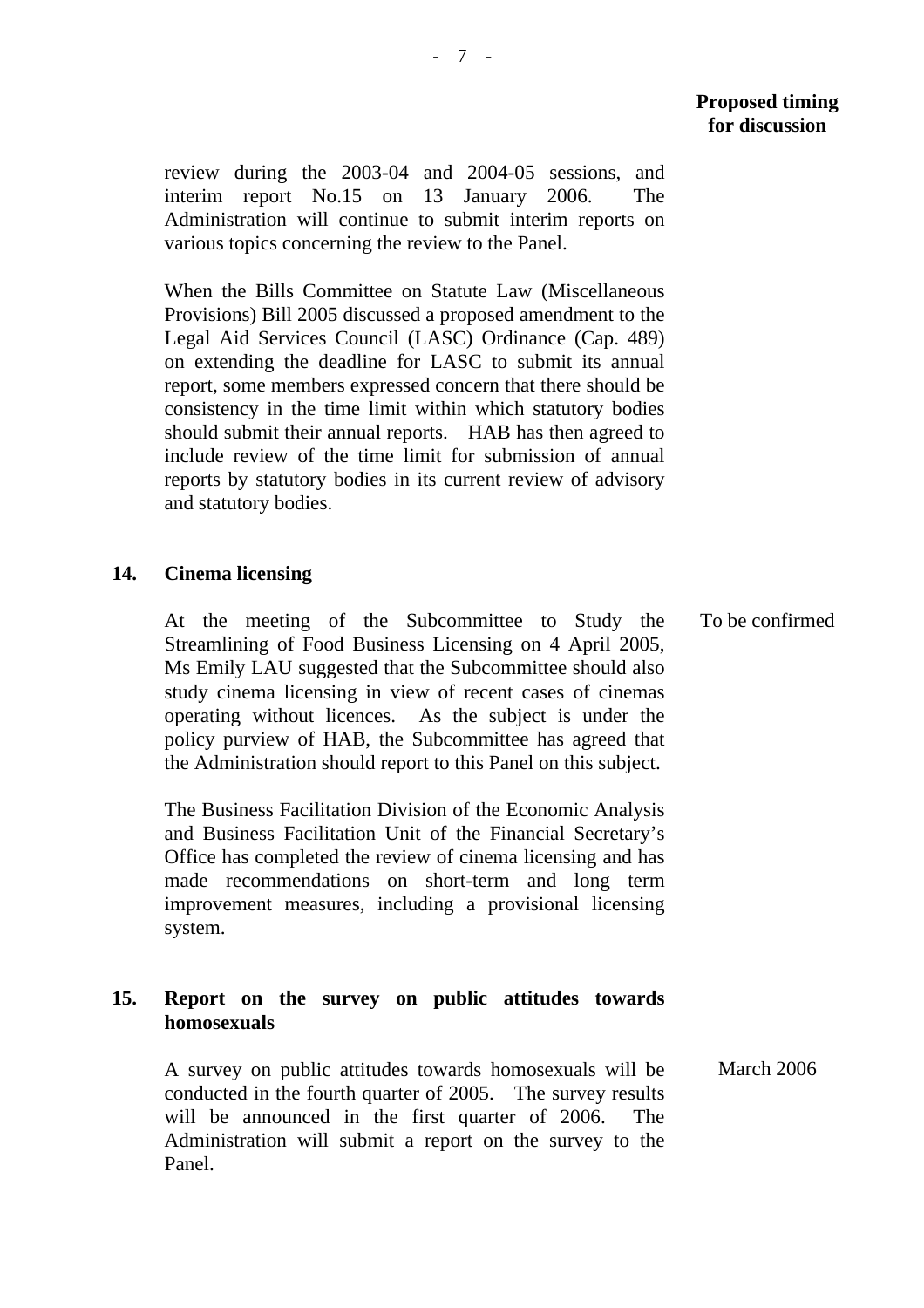### **16. Central Police Station Compound Project (the Project)**

At the meeting on 13 October 2005, Hon CHOY So-yuk expressed concern whether the Administration had already finalised the tender arrangements for the Project and proposed that this Panel should discuss it as soon as possible. Members agreed that this Panel and the Panel on Economic Services should discuss the subject.

## **17. Functions taken up by the Secretary for Home Affairs (SHA) upon the abolition of estate duty for probate administrative purpose**

During the scrutiny of the Revenue (Abolition of Estate Duty) Bill 2005, the relevant Bills Committee discussed the functions to be taken up by SHA upon the abolition of estate duty for probate administrative purpose and whether fees should be charged for the functions to be taken up by SHA. HAB informed the Bills Committee that it did not propose to charge any fees on the functions to be performed by SHA. However, it would review the situation after the system had been in operation for one year and to consult this Panel in due course.

## **18. 256RS - Indoor Recreation Centre, Community Hall cum Library in Area 17, Tung Chung, Lantau Island**

The project comprises the construction of an indoor recreation centre (including a secondary hall that can be used as a community hall), a district library, and office accommodation for the Food and Environmental Hygiene Department staff in Area 17, Tung Chung, Lantau, and has been scheduled for submission to the Public Works Subcommittee (PWSC) in April 2006. The project serves to meet the demand for various recreation, community and library services in Tung Chung, Lantau. Joint users include a residential care home for the elderly to be developed by the Social Welfare Department.

To be confirmed

To be confirmed

March 2006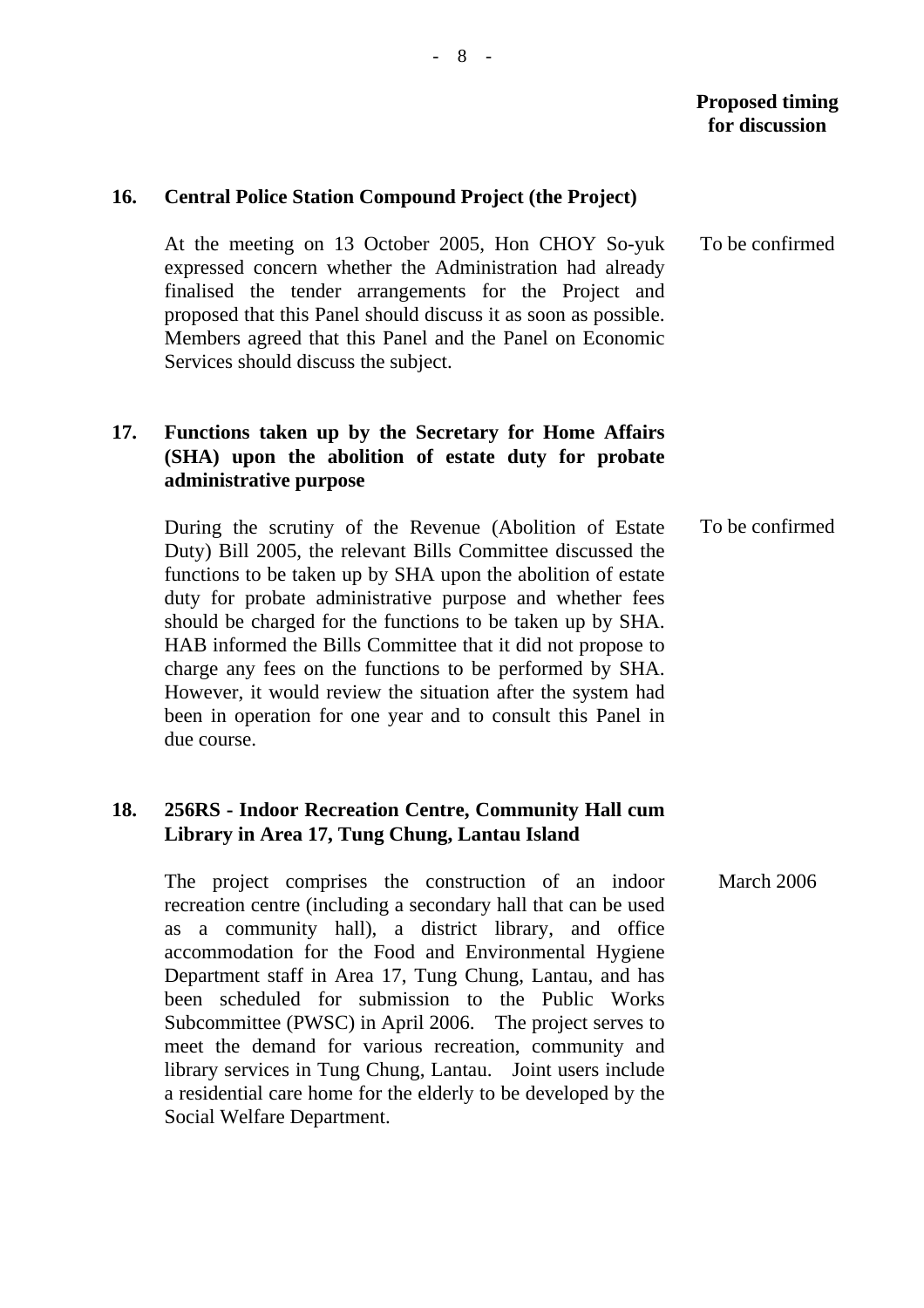### **19. Brief on Hong Kong's Cultural Policy**

SHA would like to brief members on Hong Kong's cultural policy. At the meeting of the Subcommittee on West Kowloon Cultural District Development on 21 February 2006, a number of LegCo Members raised that the Administration should spell out in specific terms the Government's cultural policy April 2006

### **20. Renovation of Libraries Phase II**

The project comprises the renovation of six libraries, namely, Sha Tin Public Library (PL), Fa Yuen Street PL, Shui Wo Street PL, To Kwa Wan PL, Quarry Bay PL and Lockhart Road PL. DCs concerned will be consulted on the project from January to March 2006. May 2006

### **21. Sham Shui Po Park Stage II**

The project consists of two sites. Site A is located next to the existing Sham Shui Po Park Stage I and Site B is located in the middle of Lai Kok Estate. The proposed scope of facilities for site A includes a lawn, a children's play area, a landscaped garden, a jogging track, toilets and a storeroom. The proposed scope of facilities for site B includes a tai-chi area, a basketball court, a children's play area, a rest garden, a foot massage path and fitness stations for the elderly. The project has been scheduled for submission to PWSC in May 2006. April 2006

### **22. District Open Space in Area 40A, Tseung Kwan O**

The project site, surrounded by residential developments including On Ning Garden, Nam Fung Plaza, East Point City and Chung Ming Court, is located in the densely populated Area 40A of the Tseung Kwan O new town. April 2006

The project scope comprises a mixture of active and passive recreational facilities, including three basketball courts, a contemporary design garden with lawn, soft landscaping and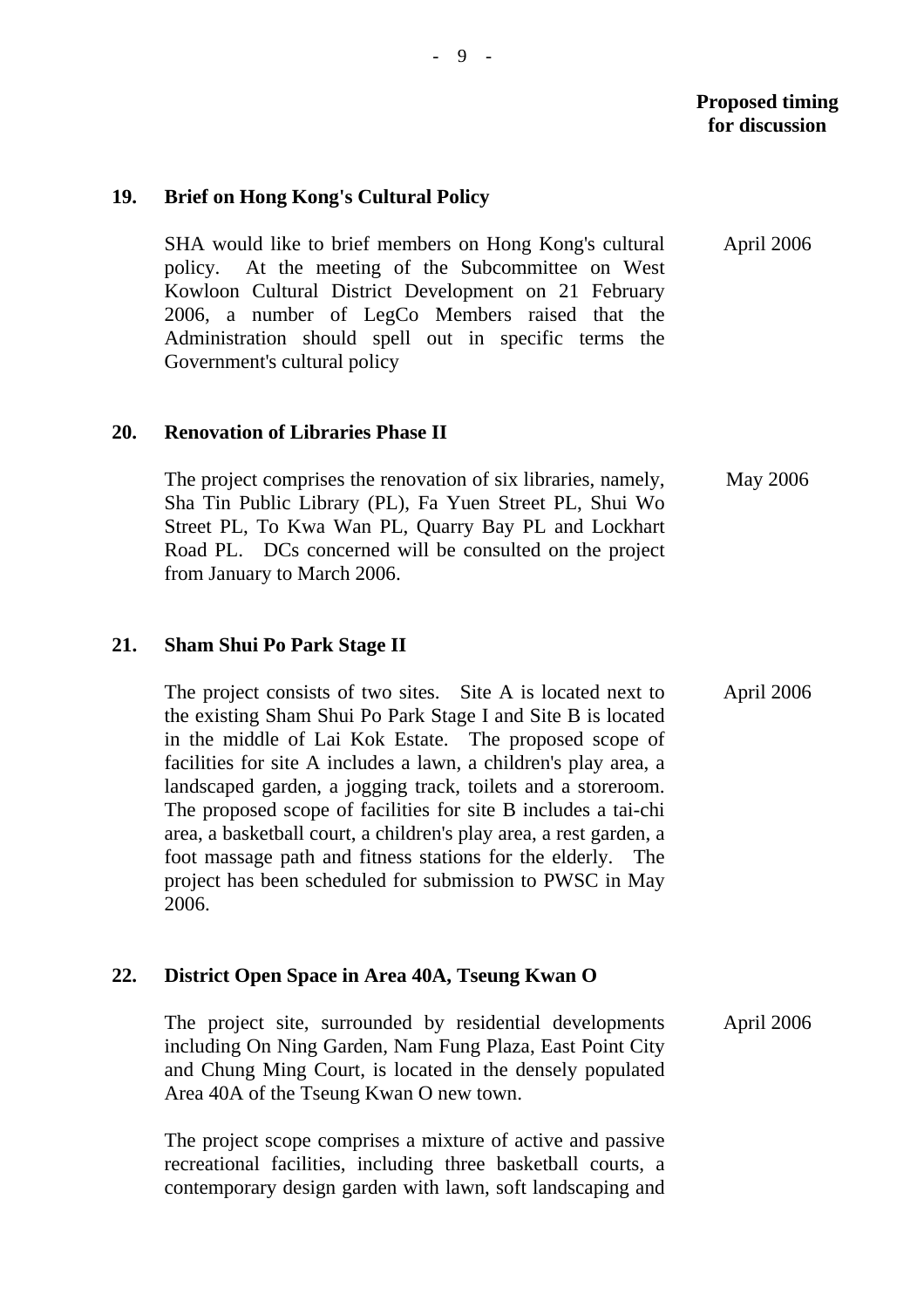sitting out areas with rain shelters/pavilions, children's play area and jogging trail with fitness stations, a fitness corner for the elderly with pebble walking trail, and ancillary facilities including toilet etc. The project has been scheduled for submission to PWSC in May 2006.

### **23. Creation of Directorate Posts in the Leisure and Cultural Services Department (LCSD)**

To strengthen the directorate structure and support of LCSD, the Administration intends -

- (a) to create an additional permanent post of the Administrative Officer Staff Grade B (D3) to replace the Assistant Director (Administration) post (D2) for undertaking the duties of the Deputy Director of the Administration Branch; and
- (b) to create a permanent post of Assistant Director of Accounting Services (D2) to be offset by the deletion of a Senior Principal Executive Officer post (i.e. the Assistant Director (Administration) post) (D2) for undertaking the duties of the Assistant Director of the Finance and Supplies Division.

### **24. Local Open Space in Area 16 (Yau Oi South), Tuen Mun**

The project aims to make available a wide choice of sports and recreational facilities to the community. It covers four sites (Sites A, B, C an D) in Yau Oi South, Tuen Mun to be developed into local open spaces. The facilities to be provided include children's play areas with innovative play equipment, landscaped area with sitting-out facilities, piazza with flowering trees and shrubs, sitting-out-area with rain shelter, basketball court, tai-chi area, pebble foot massage path, fitness equipment for the elderly, 7-a-side soccer pitch, toilets cum changing rooms. The project has been scheduled for upgrading to Category A in June 2006.

#### **25. District Open Space in Area 107 Tin Shui Wai**

April 2006

May 2006